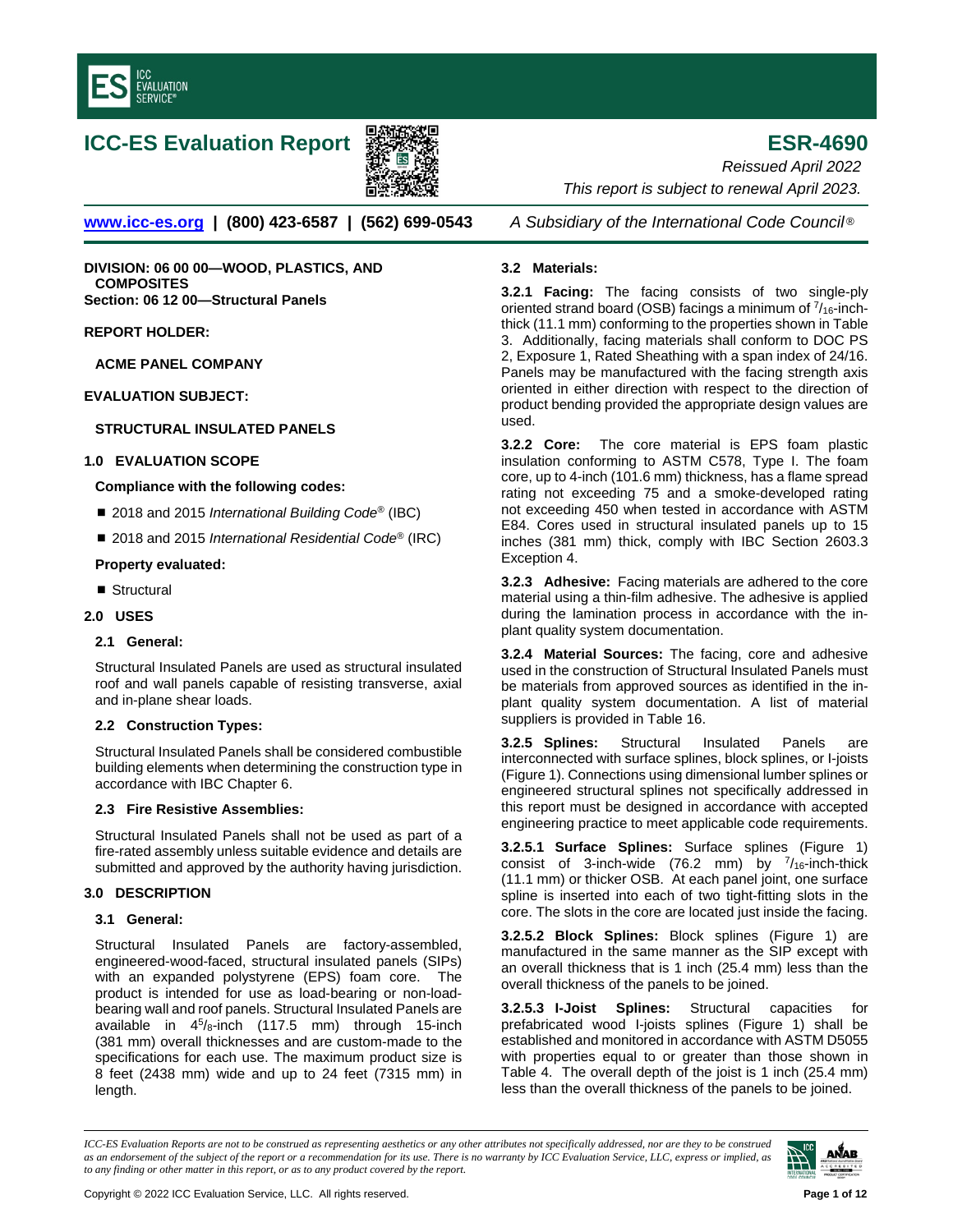# **4.0 DESIGN AND INSTALLATION**

# **4.1 Design:**

**4.1.1 Overall Structural System:** The scope of this report is limited to the evaluation of the SIP component. Panel connections and other details related to incorporation of the product into the overall structural system of a building are beyond the scope of this report.

**4.1.2 Design Approval:** Where required by the authority having jurisdiction, structures using Structural Insulated Panels shall be designed by a registered design professional. Construction documents, including engineering calculations and drawings providing floor plans, window details, door details and connector details, shall be submitted to the code official when application is made for a permit. The individual preparing such documents shall possess the necessary qualifications as required by the applicable code and the professional registration laws of the state where the construction is undertaken. Approved construction documents shall be available at all times on the jobsite during installation.

**4.1.3 Design Loads:** Design loads to be resisted by the product shall be as required under the applicable code. Loads on the panels shall not exceed the loads noted in this report. Where loading conditions result in superimposed stresses, the sum of the ratio of actual loads over allowable loads shall not exceed one. Calculations demonstrating that the loads applied are less than the allowable loads described in this report shall be submitted to the code official for approval.

**4.1.4 Allowable Loads:** Allowable axial, transverse and in-plane shear loads may be calculated using the panel properties provided in Tables 1, 2 and 4 or selected from Tables 5 through 15. For loading conditions not specifically addressed herein, structural members designed in accordance with accepted engineering practice shall be provided to meet applicable code requirements.

**4.1.5 Concentrated Loads:** Axial loads shall be applied to the product through continuous members such as structural insulated roof or floor panels or repetitive members such as joists, trusses or rafters spaced at regular intervals of 24 inches (610 mm) on center or less. Such members shall be fastened to a rim board or similar member to distribute the load to the product. For other loading conditions, reinforcement shall be provided. This reinforcement shall be designed in accordance with accepted engineering practice.

**4.1.6 Eccentric and Side Loads:** Axial loads shall be applied concentrically to the top of the product. Loads shall not be applied eccentrically or through framing attached to one side of the panel (such as balloon framing) except where additional engineering documentation is provided.

**4.1.7 Openings:** Openings in panels are permitted when the header depth is at least 12 inches (305 mm), and the interior of the opening is reinforced with minimum 0.42 SG lumber graded #2 around the perimeter, secured in place with not less than 0.131-inch x  $2^{1}/2$ -inch (2.9 mm x 63.5 mm) nails, spaced 6 inches (152 mm) on center. The panels are not used to resist in-plane shear loads. SIP splines are not permitted within 6 inches of the end of the header and are not permitted within the header. Allowable loads for maximum header spans of 36 inches may be selected from Tables 10 and 12. Allowable loads for maximum header spans of 72 inches (1829 mm) may be selected from Tables 11 and 13. Openings in panels beyond the scope of this report shall be reinforced with wood or steel designed in accordance with accepted engineering practice to resist all loads applied to the opening as required by the adopted

code. Details for door and window openings shall be provided to clarify the manner of supporting axial, transverse and/or in-plane shear loads at openings. Such details shall be subject to approval by the local authority having jurisdiction.

**4.1.8 In-Plane Shear Design:** Shear walls utilizing block or surface splines shall be sized to resist all code required wind and seismic loads without exceeding the allowable loads provided herein. Shear wall chords, hold-downs and connections to transfer shear forces between the wall and surrounding structure shall be designed in accordance with accepted engineering practice. Allowable strengths for SIP shear walls with structural splines along each panel edge shall be designed in accordance with accepted engineering practice and are subject to the limitations for wood sheathed shear walls.

**4.1.9 Seismic Design Categories A, B, and C:** Use of the shear wall configurations in Table 14 is limited to structures in Seismic Design Categories A, B and C. Where SIPs are used to resist seismic forces the following factors shall be used for design: Response Modification Coefficient, *R* = 2.0; System Overstrength Factor, *Ω<sup>0</sup>* = 2.5; Deflection Amplification Factor,  $C_d = 2.0$ . The maximum panel heightto-width ratio shall be 2:1.

**4.1.10 Horizontal Diaphragms:** Horizontal diaphragms shall be sized to resist all code required wind and seismic loads without exceeding the allowable loads provided herein. Diaphragm chords and connections to transfer shear forces between the diaphragm and surrounding structure shall be designed in accordance with accepted engineering practice. The maximum diaphragm length-to-width ratio shall not exceed 3:1.

**4.1.11 Combined Loads:** Panels subjected to any combination of transverse, axial or in-plane shear loads shall be analyzed utilizing a straight-line interaction.

**4.1.12 Panel Reinforcements:** Allowable transverse loads for panels reinforced with I-joists meeting the minimum properties shown in Table 4 are presented in Table 8. Panels reinforced with I-joists have not been evaluated for use in wall applications. Panels reinforced with I-joist splines may be designed in accordance with accepted engineering practice.

# **4.2 Installation:**

**4.2.1 General:** Structural Insulated Panels shall be fabricated, identified and erected in accordance with this report, the approved construction documents and the applicable codes. In the event of a conflict between the manufacturer's published installation instructions and this report, this report shall govern. Approved construction documents shall be available at all times on the jobsite during installation.

**4.2.2 Splines:** Structural Insulated Panels are interconnected at the panel edges through the use of a spline. The spline type may be of any configuration listed in Section 3.2.5 as required by the specific design. The spline shall be secured in place with not less than 0.131-inch x  $2\frac{1}{2}$ inch (2.9 mm x 63.5 mm) nails, spaced 6 inches on center on both sides of the panel, or an approved equivalent fastener. All joints shall be sealed in accordance with the SIP manufacturer's installation instructions. Alternate spline connections may be required for panels subjected to inplane shear forces. Such panels shall be interconnected exactly as required in Tables 14 and 15 or as directed by the designer.

**4.2.3 Plates:** The top and bottom plates of the panels shall be dimensional or engineered lumber sized to match the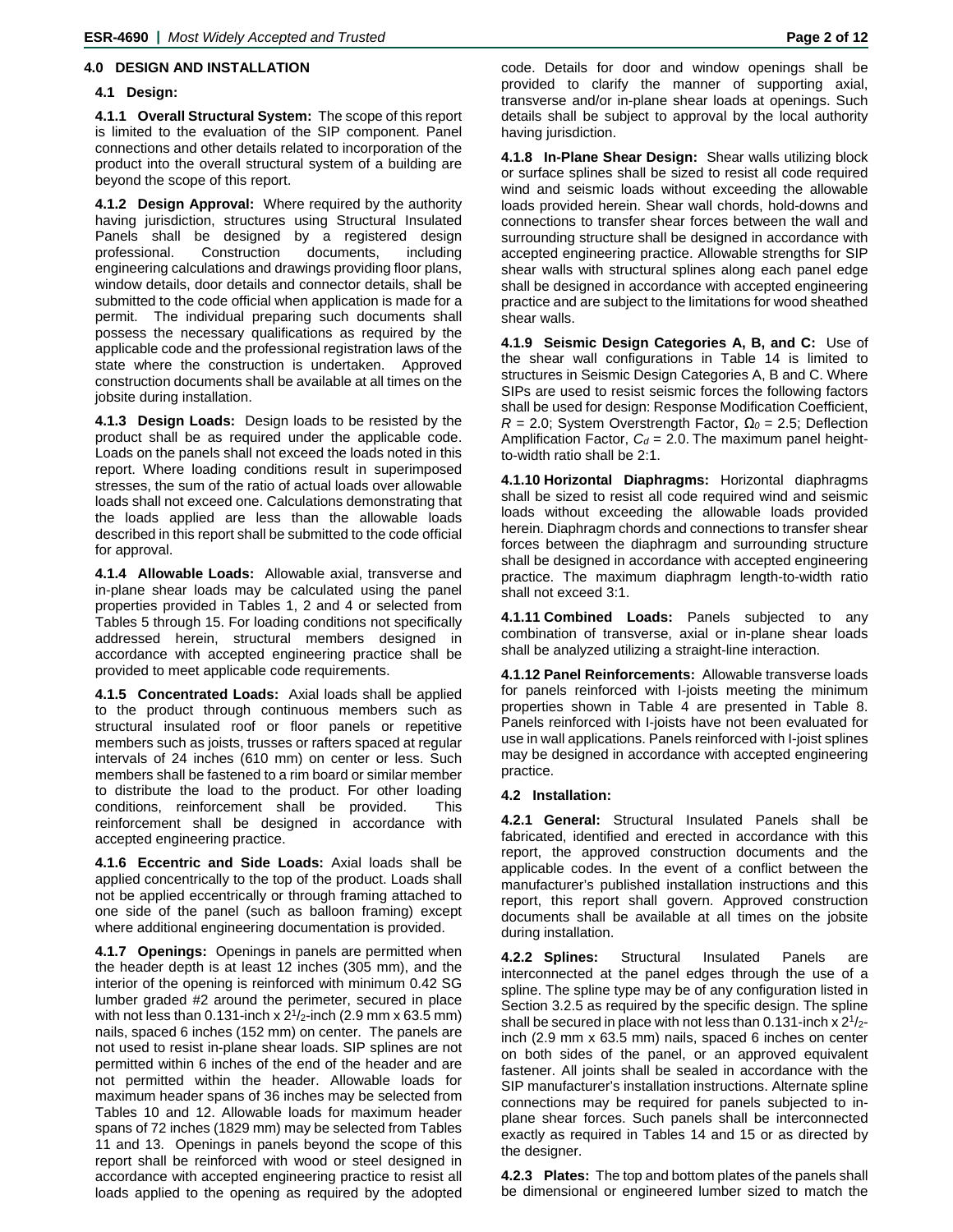core thickness of the panel. The plates shall be secured using not less than 0.131-inch  $x$  2<sup>1</sup>/<sub>2</sub>-inch (2.9 mm  $x$ 63.5 mm) nails, spaced 6 inches on center on both sides of the panel, or an approved equivalent fastener. A second top plate of  $1\frac{1}{8}$ -inch (29 mm) minimum thickness dimensional or engineered lumber with a specific gravity of 0.42 that is cut to the full thickness of the panel shall be secured to the first top plate using 0.131-inch x 3-inch (2.9 mm x 76 mm) nails or an approved equivalent fastener.

**4.2.4 Cutting and Notching:** No field cutting or routing of the panels shall be permitted except as shown on approved construction documents.

**4.2.5 Protection from Decay:** SIPs that rest on exterior foundation walls shall not be located within 8 inches of exposed earth. SIPs supported by concrete or masonry that is in direct contact with earth shall be protected from the concrete or masonry by a moisture barrier.

**4.2.6 Protection from Termites:** In areas subject to damage from termites, SIPs shall be protected from termites using an approved method. Panels shall not be installed below grade or in contact with earth.

**4.2.7 Heat-Producing Fixtures:** Heat-producing fixtures shall not be installed in the panels unless protected by a method approved by the code official or documented in test reports. This limitation shall not be interpreted to prohibit heat-producing elements with suitable protection.

**4.2.8 Plumbing Installation Restrictions:** Plumbing and waste lines may extend at right angles through the wall panels but are not permitted vertically within the core. Lines shall not interrupt splines or panel plates unless approved by a registered design professional.

# **4.2.9 Voids and Holes:**

**4.2.9.1 Voids in Core:** In lieu of openings designed in accordance with Section 4.1.7, the following voids are permitted. Voids may be provided in the panel core during fabrication at predetermined locations only. Voids parallel to the panel span shall be limited to a single 1-inch-maximumdiameter (25.4 mm) hole. Such voids shall be spaced a minimum of 4 feet (1219 mm) on center measured perpendicular to the panel span. Two  $1/2$ -inch-diameter (12.7 mm) holes may be substituted for the single 1-inch hole provided they are maintained parallel and within 2 inches of each other. Voids perpendicular to the panel span shall be limited to a single 1-inch-maximum-diameter (25.4 mm) hole placed not closer than 16 inches (406 mm) from the support. Additional voids in the same direction shall be spaced not less than 28 inches (711 mm) on center.

**4.2.9.2 Holes in Panels:** Holes may be placed in panels during fabrication at predetermined locations only. Holes shall be limited to 4 inches by 4 inches (102 mm by 102 mm) square. The minimum distance between holes shall not be less than 4 feet (1219 mm) on center measured perpendicular to the panel span and 24 inches (610 mm) on center measured parallel to the panel span. Not more than three holes shall be permitted in a single line parallel to the panel span. The holes may intersect voids permitted elsewhere in this report. **4.2.10.1 Roof Covering:** The roof covering, underlayment and flashing shall comply with the applicable codes. All roofing materials must be installed in accordance with the manufacturer's installation instructions. The use of roof coverings requiring the application of heat during installation shall be reviewed and approved by a registered design professional.

**4.2.10.2 Exterior Wall Covering:** Panels shall be covered on the exterior by a water-resistive barrier as required by the applicable code. The water-resistive barrier shall be attached with flashing in such a manner as to provide a continuous water-resistive barrier behind the exterior wall veneer. The exterior facing of the SIP wall shall be covered with weather protection as required by the adopted building code or other approved materials.

**4.2.11 Interior Finish:** The SIP foam plastic core shall be separated from the interior of the building by an approved thermal barrier of ½-inch (12.7 mm) gypsum wallboard or equivalent thermal barrier where required by IBC Section 2603.4.

# **5.0 CONDITIONS OF USE**

The Structural Insulated Panels described in this report comply with, or are a suitable alternative to what is specified in, those codes listed in Section 1.0 of this report, subject to the following conditions:

- **5.1** Installation complies with this report and the approved construction documents.
- **5.2** This report applies only to the panel thicknesses specifically listed herein.
- **5.3** In-use panel heights/spans shall not exceed the values listed herein. Extrapolation beyond the values listed herein is not permitted.
- **5.4** The panels are manufactured at the production facility listed in Section 7.2 of this evaluation report.

# **6.0 EVIDENCE SUBMITTED**

- **6.1** Reports of axial load, transverse load, and in-plane racking shear tests of panels, conducted in accordance with the general guidelines of ASTM E72.
- **6.2** Reports of diaphragm tests of panels, conducted in accordance with ASTM E455.

## **7.0 IDENTIFICATION**

- **7.1** Structural Insulation Panels are identified with the following information:
- **7.1.1** The ICC-ES Evaluation Report number (ESR-4690).
- **7.1.2** Project or batch number
- **7.2** The report holder's contact information is the following:

**ACME PANEL COMPANY 1905 WEST MAIN STREET RADFORD, VIRGINIA 24141**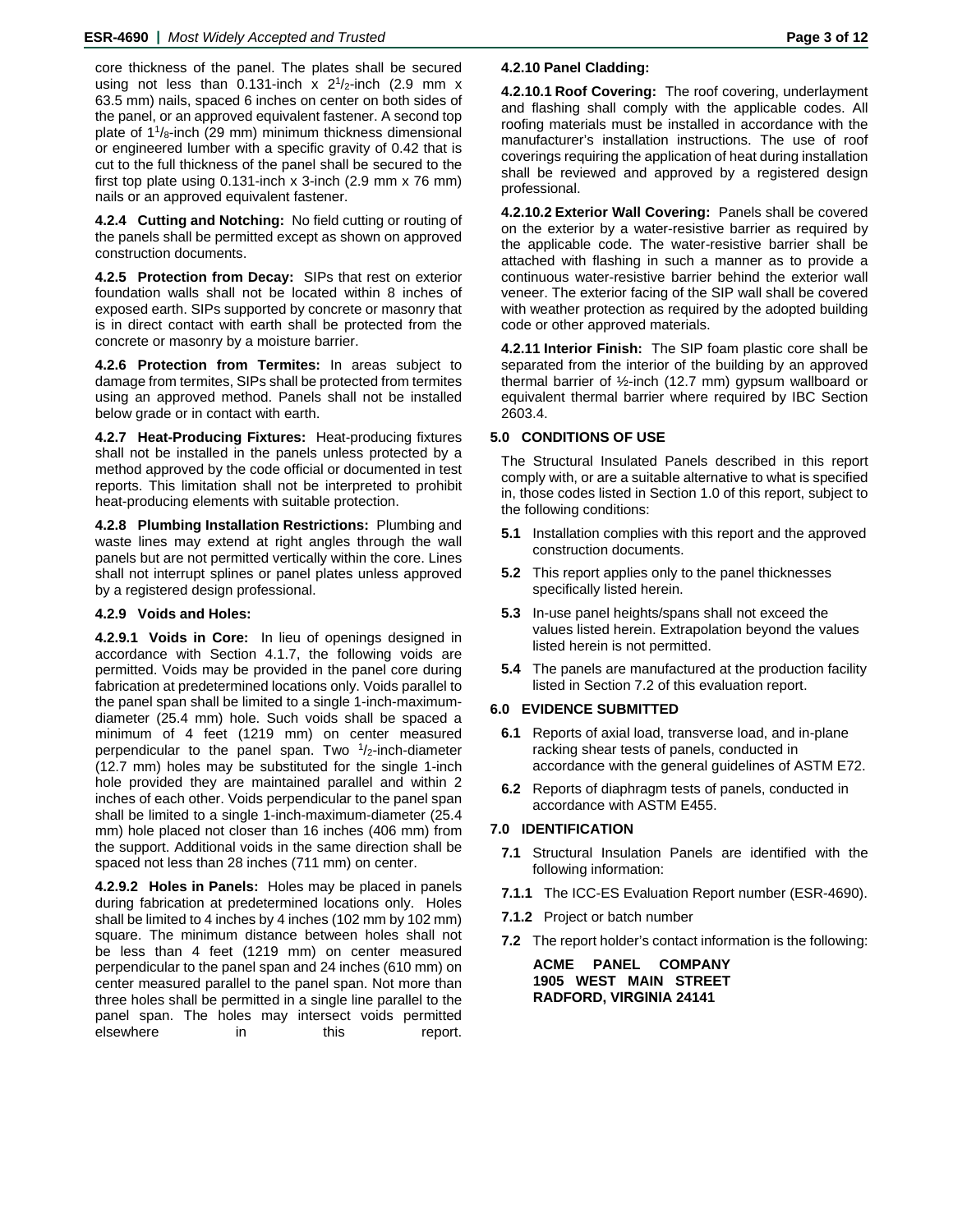| <b>Property</b>                                 | <b>Weak-Axis Bending</b> | <b>Strong-Axis Bending</b> |
|-------------------------------------------------|--------------------------|----------------------------|
| Allowable Tensile Stress, $F_t$ (psi)           | 245                      | 495                        |
| Allowable Compressive Stress, $F_c$ (psi)       | 340                      | 580                        |
| Elastic Modulus (Bending), E <sub>b</sub> (psi) | 738900                   | 658800                     |
| Shear Modulus, G (psi)                          | 270                      | 405                        |
| Allowable Core Shear Stress, $F_v$ (psi)        | 4.5                      | 5.0                        |
| Core Compressive Modulus, $E_c$ (psi)           | 360                      | 360                        |
| Reference Depth, $h_0$ (in.)                    | 4.625                    | 4.625                      |
| Shear Depth Factor Exponent, m                  | 0.84                     | 0.86                       |
| Face Peeling Factor, C <sub>p</sub>             | 0.4                      | 0.4                        |

**TABLE 1—BASIC PROPERTIES1**

For **SI:** 1 inch = 25.4 mm; 1 psi = 6894.8 Pa.<br><sup>1</sup> All properties are based on a minimum panel width of 24-in.

| Panel<br>Thickness, h<br>(in.) | Core<br>Thickness, c<br>(in.) | Dead<br>Weight, $w_d$<br>(psf) | Facing<br>Area, $A_t$<br>$(in.^2/ft)$ | <b>Shear</b><br>Area, A <sub>v</sub><br>$(in.^2/ft)$ | <b>Moment of</b><br>Inertia, I<br>(in.4ft) | <b>Section</b><br>Modulus, S<br>(in.3/ft) | <b>Radius of</b><br>Gyration, r<br>(in.) | Centroid-<br>to-Facing<br>Dist., $y_c$<br>(in.) |
|--------------------------------|-------------------------------|--------------------------------|---------------------------------------|------------------------------------------------------|--------------------------------------------|-------------------------------------------|------------------------------------------|-------------------------------------------------|
| 4.625                          | 3.75                          | 3.2                            | 10.5                                  | 50.3                                                 | 46.0                                       | 19.9                                      | 2.09                                     | 2.31                                            |
| 6.50                           | 5.625                         | 3.3                            | 10.5                                  | 72.8                                                 | 96.5                                       | 29.7                                      | 3.03                                     | 3.25                                            |
| 8.25                           | 7.375                         | 3.5                            | 10.5                                  | 93.8                                                 | 160.2                                      | 38.8                                      | 3.91                                     | 4.13                                            |
| 10.25                          | 9.375                         | 3.6                            | 10.5                                  | 117.8                                                | 252.7                                      | 49.3                                      | $\sim$                                   | $\sim$ $\sim$                                   |
| 12.25                          | 11.375                        | 3.8                            | 10.5                                  | 141.8                                                | 366.3                                      | 59.8                                      | $\overline{\phantom{m}}$                 | $\sim$                                          |
| 15                             | 14.125                        | 4.0                            | 10.5                                  | 174.8                                                | 556.7                                      | 74.2                                      | $\overline{\phantom{m}}$                 | $- -$                                           |

#### **TABLE 2—SECTION PROPERTIES**

For **SI:** 1 inch = 25.4 mm; 1 foot = 304.8 mm; 1 psf = 47.88 Pa.; 1 in.2/ft = 2116.66mm2/m 1 in.3 = 16387.064 mm3; 1 in.4/ft = 1365588.67mm4/m

## **TABLE 3—OSB FACING MINIMUM PROPERTIES**

| <b>Thickness</b><br>(in.) | <b>Flatwise Stiffness</b><br>$(Ib - in.^2)$ ft) |               |       | <b>Flatwise Strength</b><br>$(Ib - in .ft)$ | Tension<br>(lb./ft) | <b>Density</b><br>(pcf |    |
|---------------------------|-------------------------------------------------|---------------|-------|---------------------------------------------|---------------------|------------------------|----|
|                           | Alona                                           | <b>Across</b> | Alona | Across                                      | Alona               | Across                 |    |
| 7/16                      | 54.700                                          | 27.100        | 950   | 870                                         | 6.800               | 6.500                  | 35 |

For **SI:** 1 inch = 25.4 mm; 1 foot = 304.8 mm; 1 lbf = 4.448 N; 1 pcf = 0.006366 N/m<sup>3</sup>; 1 lbf-in/ft = 370.833 N-mm/m; 1 lbf/ft = 14.59 N/m; 1 lb<sub>f</sub>-in.<sup>2</sup>/ft = 9419.167 N-mm/m

## **TABLE 4—MINIMUM I-JOIST PROPERTIES FOR USE AS REINFORCEMENTS1**

| Depth | <b>Bending Stiffness</b>                      | <b>Moment Capacity</b> | <b>Shear Capacity</b> | <b>Coefficient of Shear Deflection</b> |
|-------|-----------------------------------------------|------------------------|-----------------------|----------------------------------------|
|       |                                               |                        |                       |                                        |
| (in.) | ( $10f$ -in. <sup>2</sup> ) x 10 <sup>6</sup> | (lbr-ft)               | $(Ib_i)$              | $(lb) \times 10^{6}$                   |
| 9.25  | 185                                           | 2715                   | 1155                  | 4.81                                   |
| 11.25 | 296                                           | 3410                   | 1405                  | 5.85                                   |
| 14    | 482                                           | 4270                   | 1710                  | 7.28                                   |

For **SI:** 1 inch = 25.4 mm; 1 foot = 304.8 mm; 1 lbf = 4.448 N; 1lbf-in.<sup>2</sup> = 2870.962 N-mm

<sup>1</sup> Properties are based on certification in accordance with ASTM D5055 or equivalent.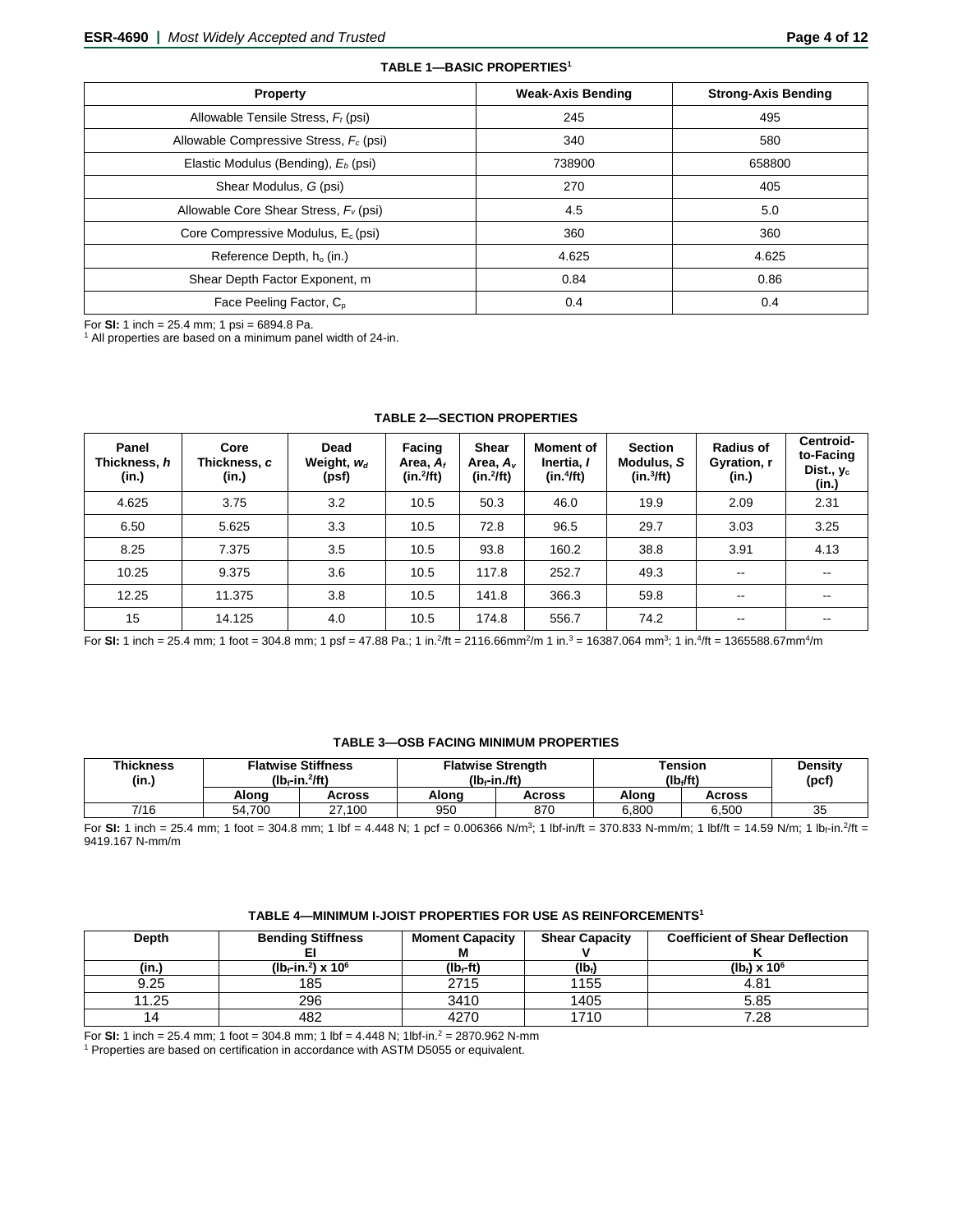#### **TABLE 5—ALLOWABLE ROOF UNIFORM TRANSVERSE LOADS, BLOCKED BEARING, SHORT DURATION (PSF) 1, 4**

|             | <b>PANEL THICKNESS</b><br>(inch) |                          |                          |                          |                               |                          |       |                               |                          |  |  |
|-------------|----------------------------------|--------------------------|--------------------------|--------------------------|-------------------------------|--------------------------|-------|-------------------------------|--------------------------|--|--|
| Panel       |                                  | $4^{5}/_{8}$             |                          |                          | $6^{1}/_{2}$                  |                          |       | $8^{1}/_{4}$                  |                          |  |  |
| Length (ft) | Deflection Limit <sup>2</sup>    |                          |                          |                          | Deflection Limit <sup>2</sup> |                          |       | Deflection Limit <sup>2</sup> |                          |  |  |
|             | L/180                            | L/240                    | L/360                    | L/180                    | L/240                         | L/360                    | L/180 | L/240                         | L/360                    |  |  |
| $8$ WAB $3$ | 50                               | 40                       | 27                       | 73                       | 64                            | 43                       | 80    | 80                            | 58                       |  |  |
| 8           | 68                               | 51                       | 34                       | 82                       | 82                            | 56                       | 90    | 90                            | 78                       |  |  |
| 10          | 45                               | 33                       | 22                       | 63                       | 57                            | 38                       | 68    | 68                            | 54                       |  |  |
| 12          | 30                               | 23                       | 15                       | 51                       | 40                            | 27                       | 55    | 55                            | 39                       |  |  |
| 14          | 21                               | 16                       | $\sim$                   | 39                       | 29                            | 19                       | 46    | 43                            | 29                       |  |  |
| 16          | $\overline{\phantom{m}}$         | $\overline{\phantom{a}}$ | $\sim$                   | 29                       | 22                            | 14                       | 40    | 33                            | 22                       |  |  |
| 18          | $\sim$ $\sim$                    | $\qquad \qquad -$        | $\sim$ $\sim$            | 22                       | 16                            | $\overline{\phantom{a}}$ | 34    | 25                            | 17                       |  |  |
| 20          | $\overline{\phantom{m}}$         | $\qquad \qquad -$        | $\overline{\phantom{m}}$ | $\overline{\phantom{a}}$ | $\overline{\phantom{m}}$      | $\overline{\phantom{m}}$ | 26    | 20                            | 13                       |  |  |
| 22          | $\overline{\phantom{m}}$         | $\qquad \qquad -$        | $\sim$ $\sim$            | --                       | $- -$                         | $\overline{\phantom{m}}$ | 21    | 15                            | $\overline{\phantom{m}}$ |  |  |
| 24          | $\overline{\phantom{m}}$         | $\overline{\phantom{m}}$ | $\overline{\phantom{a}}$ | $\overline{\phantom{m}}$ | --                            | $\overline{\phantom{m}}$ | 17    | 12                            | $- -$                    |  |  |

For **SI:** 1 inch = 25.4 mm; 1 foot = 304.8 mm; 1 psf = 47.88 Pa.

*See Table 6 for notes.*

| TABLE 6—ALLOWABLE ROOF UNIFORM TRANSVERSE LOADS, BLOCKED BEARING, |
|-------------------------------------------------------------------|
| <b>SHORT DURATION (PSF)</b> <sup>1, 4</sup>                       |

|                     | <b>PANEL THICKNESS</b><br>(inch) |               |       |       |                               |       |       |                               |       |  |  |
|---------------------|----------------------------------|---------------|-------|-------|-------------------------------|-------|-------|-------------------------------|-------|--|--|
| <b>Panel Length</b> |                                  | $10^{1}/_{4}$ |       |       | $12^{1}/_{4}$                 |       |       | 15                            |       |  |  |
| (f <sup>t</sup> )   | Deflection Limit <sup>2</sup>    |               |       |       | Deflection Limit <sup>2</sup> |       |       | Deflection Limit <sup>2</sup> |       |  |  |
|                     | L/180                            | L/240         | L/360 | L/180 | L/240                         | L/360 | L/180 | L/240                         | L/360 |  |  |
| $8$ WAB $3$         | 88                               | 88            | 75    | 93    | 96                            | 96    | 108   | 108                           | 108   |  |  |
| 8                   | 98                               | 98            | 98    | 107   | 107                           | 107   | 121   | 121                           | 121   |  |  |
| 10                  | 73                               | 73            | 73    | 79    | 79                            | 79    | 87    | 87                            | 87    |  |  |
| 12                  | 59                               | 59            | 54    | 63    | 63                            | 63    | 68    | 68                            | 68    |  |  |
| 14                  | 49                               | 49            | 41    | 52    | 52                            | 52    | 56    | 56                            | 56    |  |  |
| 16                  | 42                               | 42            | 31    | 44    | 44                            | 41    | 47    | 47                            | 47    |  |  |
| 18                  | 37                               | 36            | 24    | 39    | 39                            | 32    | 41    | 41                            | 41    |  |  |
| 20                  | 32                               | 29            | 19    | 34    | 34                            | 26    | 36    | 36                            | 36    |  |  |
| 22                  | 29                               | 23            | 15    | 31    | 31                            | 21    | 33    | 33                            | 29    |  |  |
| 24                  | 25                               | 19            | 12    | 28    | 26                            | 17    | 29    | 29                            | 24    |  |  |

For **SI:** 1 inch = 25.4 mm; 1 foot = 304.8 mm; 1 psf = 47.88 Pa.

<sup>1</sup> Table values assume a simply supported panel with  $1\frac{1}{2}$  in. of continuous bearing on facing at supports (C<sub>p</sub> = 1.0) with solid wood plates at bearing locations. Values do not include the dead weight of the panel.

<sup>2</sup> Deflection limit shall be selected by building designer based on the serviceability requirements of the structure and the requirements of adopted building code. Values are based on loads of short duration only and do not consider the effects of creep.

<sup>3</sup> Tabulated values are based on the strong-axis of the facing material oriented parallel to the direction of panel bending. WAB indicates weak-axis bending of the facing material; the strong-axis of the facing material is oriented perpendicular to the direction of panel bending.

<sup>4</sup> Permanent loads, such as dead load, shall not exceed 0.50 times the tabulated load.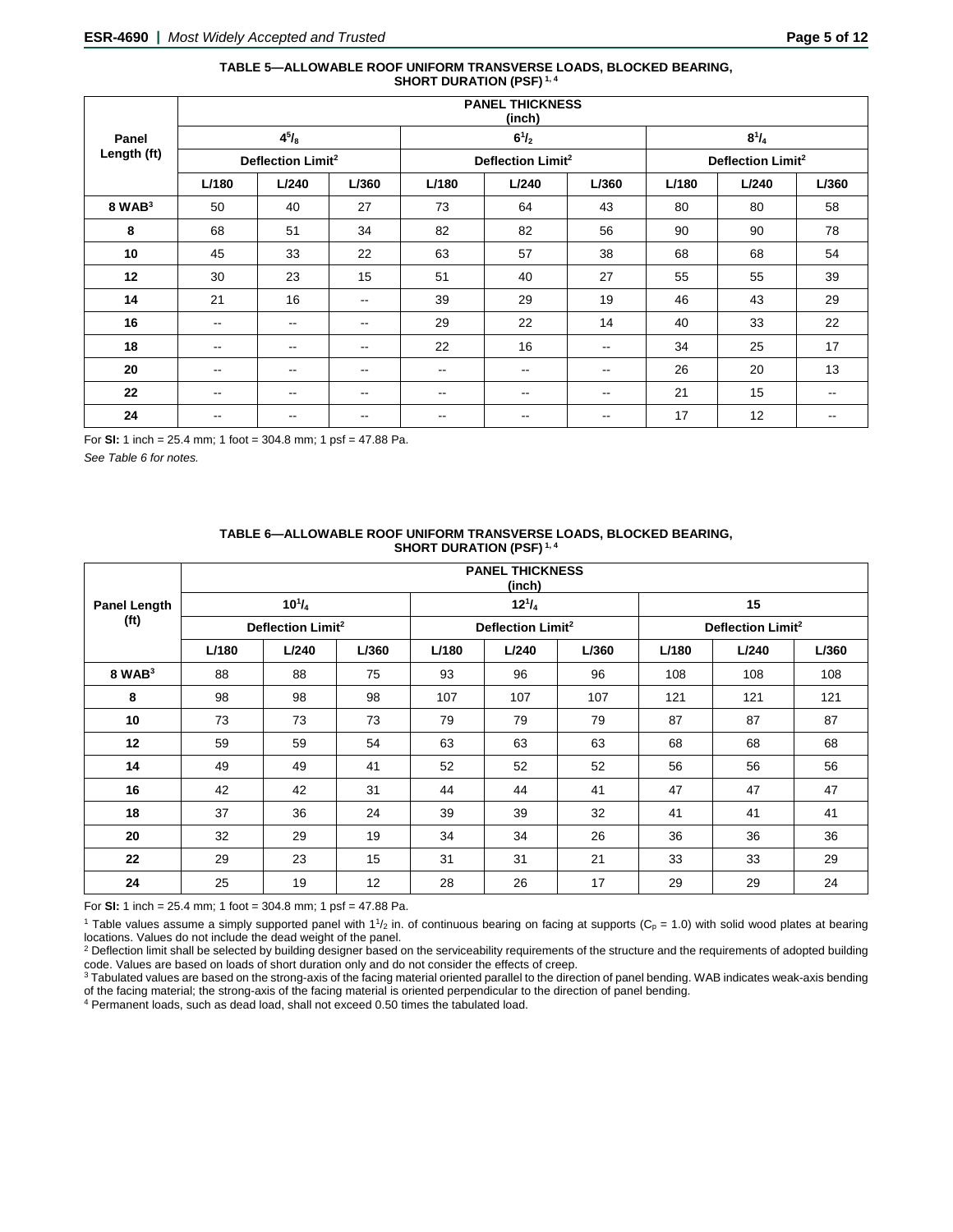| TABLE 7—ALLOWABLE WALL UNIFORM TRANSVERSE LOADS (PSF) <sup>1,4</sup> |  |
|----------------------------------------------------------------------|--|
|----------------------------------------------------------------------|--|

|             | <b>PANEL THICKNESS</b><br>(inch) |                   |                          |       |                               |       |       |                               |       |  |  |
|-------------|----------------------------------|-------------------|--------------------------|-------|-------------------------------|-------|-------|-------------------------------|-------|--|--|
| Panel       |                                  | $4^{5}/_{8}$      |                          |       | $6^{1}_{2}$                   |       |       | $8^{1}/_{4}$                  |       |  |  |
| Length (ft) | Deflection Limit <sup>2</sup>    |                   |                          |       | Deflection Limit <sup>2</sup> |       |       | Deflection Limit <sup>2</sup> |       |  |  |
|             | L/180                            | L/240             | L/360                    | L/180 | L/240                         | L/360 | L/180 | L/240                         | L/360 |  |  |
| $8$ WAB $3$ | 22                               | 22                | 22                       | 24    | 24                            | 24    | 25    | 25                            | 25    |  |  |
| 8           | 25                               | 25                | 25                       | 27    | 27                            | 27    | 28    | 28                            | 28    |  |  |
| 10          | 20                               | 20                | 20                       | 21    | 21                            | 21    | 23    | 23                            | 23    |  |  |
| 12          | 16                               | 16                | 15                       | 18    | 18                            | 18    | 19    | 19                            | 19    |  |  |
| 14          | 14                               | 14                | $\overline{\phantom{m}}$ | 15    | 15                            | 15    | 16    | 16                            | 16    |  |  |
| 16          | $\overline{\phantom{m}}$         | --                | $- -$                    | 13    | 13                            | 13    | 14    | 14                            | 14    |  |  |
| 18          | $\overline{\phantom{m}}$         | $\qquad \qquad -$ | $\overline{\phantom{a}}$ | 12    | 12                            | 11    | 12    | 12                            | 12    |  |  |
| 20          | $\overline{\phantom{m}}$         | $\qquad \qquad -$ | $\overline{\phantom{a}}$ | $- -$ | $- -$                         | $- -$ | 11    | 11                            | 11    |  |  |

For **SI:** 1 inch = 25.4 mm; 1 foot = 304.8 mm; 1 psf = 47.88 Pa.

<sup>1</sup> Table values represent wall panel capacities (45/<sub>8</sub>-in., 61/<sub>2</sub>-in. and 81/<sub>4</sub>-in. thickness panels only) utilizing a zero bearing configuration (Figure 2). Allowable loads are determined based on C<sub>p</sub> reported in Ta

<sup>2</sup> Deflection limit shall be selected by building designer based on the serviceability requirements of the structure and the requirements of adopted building code. Values are based on loads of short duration only and do not consider the effects of creep.

<sup>3</sup> Tabulated values are based on the strong-axis of the facing material oriented parallel to the direction of panel bending. WAB indicates weak-axis bending of the facing material; the strong-axis of the facing material is oriented perpendicular to the direction of panel bending.

<sup>4</sup> Permanent loads, such as dead load, shall not exceed 0.50 times the tabulated load.

|             | <b>PANEL THICKNESS</b><br>(inch) |                                                   |       |       |                                                   |       |       |                               |       |  |  |  |
|-------------|----------------------------------|---------------------------------------------------|-------|-------|---------------------------------------------------|-------|-------|-------------------------------|-------|--|--|--|
| Panel       |                                  | 10 <sup>1</sup> / <sub>4</sub> -in. SIP thickness |       |       | 12 <sup>1</sup> / <sub>4</sub> -in. SIP thickness |       |       | 15-in. SIP thickness          |       |  |  |  |
| Length (ft) | Deflection Limit <sup>2</sup>    |                                                   |       |       | Deflection Limit <sup>2</sup>                     |       |       | Deflection Limit <sup>2</sup> |       |  |  |  |
|             | L/180                            | L/240                                             | L/360 | L/180 | L/240                                             | L/360 | L/180 | L/240                         | L/360 |  |  |  |
| 8           | 115                              | 115                                               | 115   | 124   | 124                                               | 124   | 123   | 123                           | 123   |  |  |  |
| 10          | 92                               | 92                                                | 92    | 99    | 99                                                | 99    | 98    | 98                            | 98    |  |  |  |
| 12          | 76                               | 76                                                | 76    | 82    | 82                                                | 82    | 82    | 82                            | 82    |  |  |  |
| 14          | 65                               | 65                                                | 65    | 71    | 71                                                | 71    | 70    | 70                            | 70    |  |  |  |
| 16          | 57                               | 57                                                | 57    | 62    | 62                                                | 62    | 61    | 61                            | 61    |  |  |  |
| 18          | 51                               | 51                                                | 44    | 55    | 55                                                | 55    | 54    | 54                            | 54    |  |  |  |
| 20          | 46                               | 46                                                | 33    | 49    | 49                                                | 48    | 48    | 48                            | 48    |  |  |  |
| 22          | 41                               | 38                                                | 25    | 45    | 45                                                | 37    | 44    | 44                            | 44    |  |  |  |
| 24          | 36                               | 30                                                | 20    | 41    | 41                                                | 29    | 41    | 41                            | 41    |  |  |  |

# **TABLE 8—ALLOWABLE UNIFORM TRANSVERSE LOADS WITH I-JOIST REINFORCEMENTS (PSF) 1, 3, 4**

For **SI:** 1 inch = 25.4 mm; 1 foot = 304.8 mm; 1 psf = 47.88 Pa.

<sup>1</sup> Values assume a simply supported panel with  $1\frac{1}{2}$  in. of continuous bearing on facing at supports. Values do not include the dead weight of the panel. <sup>2</sup> Deflection limit shall be selected by building designer based on the serviceability requirements of the structure and the requirements of adopted building

code. Values are based on loads of short duration only and do not consider the effects of creep.<br><sup>3</sup> Tabulated values are based on the strong-axis of the facing material oriented parallel to the direction of panel bending.

<sup>4</sup> Permanent loads, such as dead load, shall not exceed 0.50 times the tabulated load.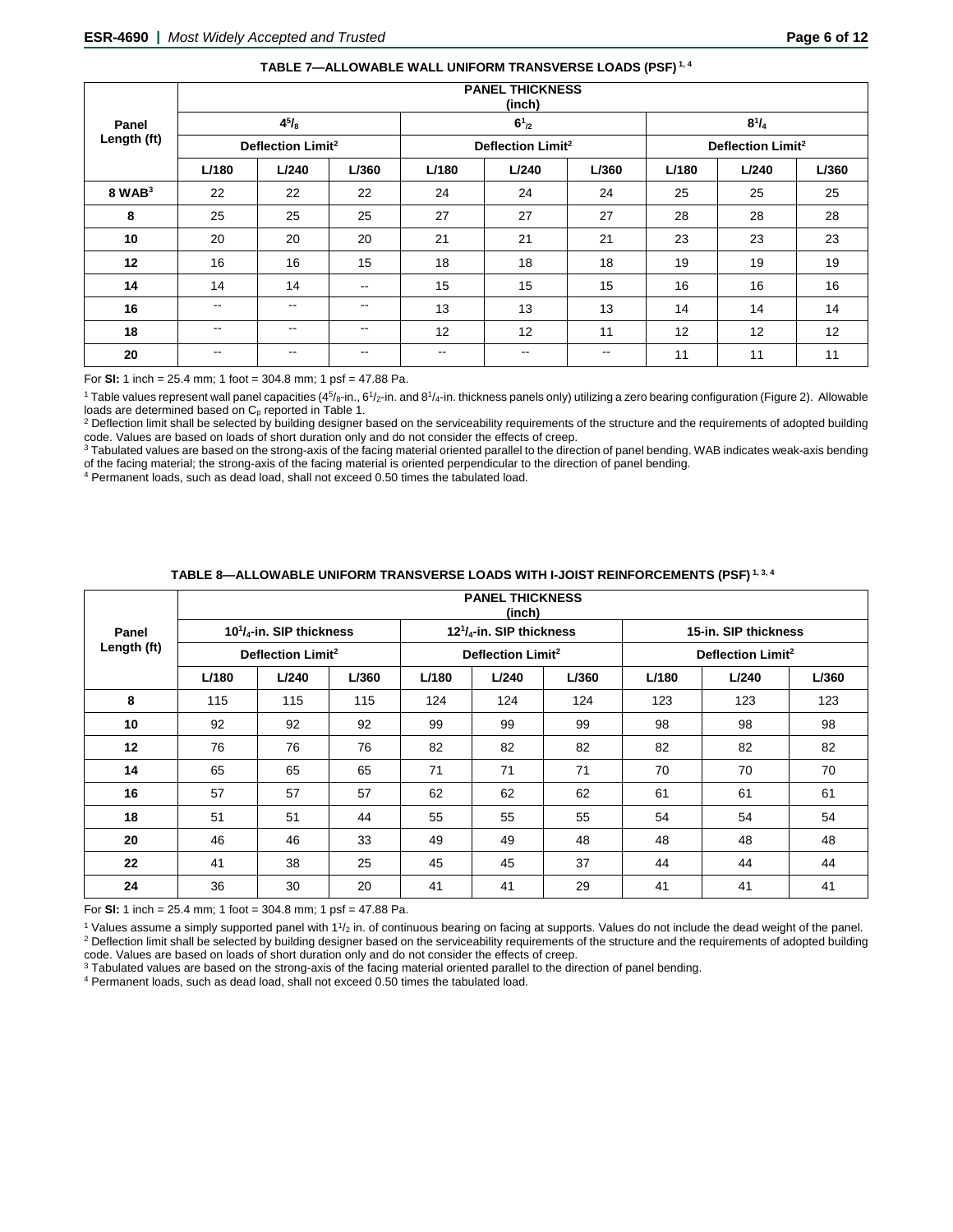# **TABLE 9—ALLOWABLE AXIAL LOADS (PLF) 1,2,3,4**

| <b>Lateral Brace Spacing</b> | <b>PANEL THICKNESS</b><br>(inch) |                          |              |  |  |  |  |  |
|------------------------------|----------------------------------|--------------------------|--------------|--|--|--|--|--|
| (f <sup>t</sup> )            | $4^{5}/_{8}$                     | $6^{1}/_{2}$             | $8^{1}/_{4}$ |  |  |  |  |  |
| 8 WAB <sup>5</sup>           | 2320                             | 2470                     | 2530         |  |  |  |  |  |
| 8                            | 3630                             | 4070                     | 4240         |  |  |  |  |  |
| 10                           | 3260                             | 3890                     | 4130         |  |  |  |  |  |
| 12                           | 2810                             | 3660                     | 4000         |  |  |  |  |  |
| 14                           | $\overline{\phantom{a}}$         | 3390                     | 3830         |  |  |  |  |  |
| 16                           | $\sim$ $\sim$                    | 3090                     | 3640         |  |  |  |  |  |
| 18                           | $\overline{\phantom{a}}$         | 2790                     | 3430         |  |  |  |  |  |
| 20                           | $\overline{\phantom{a}}$         | $\overline{\phantom{m}}$ | 3190         |  |  |  |  |  |

For **SI:** 1 inch = 25.4 mm; 1 foot = 304.8 mm; 1 PLF = 14.59 N/m.

1 Permanent loads, such as dead load, shall not exceed 0.50 times the tabulated load.

<sup>2</sup> All values are for normal duration and may not be increased for other durations.

<sup>3</sup> Axial loads shall be applied concentrically to the top of the panel through repetitive members spaced not more than 24-in. on center. Such members shall be fastened to a rim board or similar member to distribute along the top of the SIP.

4 The ends of both facings must bear on the supporting foundation or structure to achieve the tabulated axial loads.

<sup>5</sup> Tabulated values are based on the strong-axis of the facing material oriented parallel to the direction of panel bending. WAB indicates weak-axis bending of the facing material; the strong-axis of the facing material is oriented perpendicular to the direction of panel bending.

#### **TABLE 10—ALLOWABLE UNIFORM TRANSVERSE LOADS FOR SIPS WITH OPENINGS, 36-IN. MAXIMUM SPAN (PSF) 1,4,5,6**

|                     | <b>PANEL THICKNESS</b><br>(inch) |              |       |                          |                               |                          |       |                               |       |  |  |  |
|---------------------|----------------------------------|--------------|-------|--------------------------|-------------------------------|--------------------------|-------|-------------------------------|-------|--|--|--|
| <b>Panel Length</b> |                                  | $4^{5}/_{8}$ |       |                          | $6^{1}/_{2}$                  |                          |       | $8^{1}/_{4}$                  |       |  |  |  |
| (f <sub>t</sub> )   | Deflection Limit <sup>2</sup>    |              |       |                          | Deflection Limit <sup>2</sup> |                          |       | Deflection Limit <sup>2</sup> |       |  |  |  |
|                     | L/180                            | L/240        | L/360 | L/180                    | L/240                         | L/360                    | L/180 | L/240                         | L/360 |  |  |  |
| $8$ WAB $3$         | 23                               | 17           | 11    | 42                       | 31                            | 21                       | 62    | 47                            | 31    |  |  |  |
| 8                   | 31                               | 23           | 15    | 57                       | 43                            | 28                       | 75    | 65                            | 43    |  |  |  |
| 10                  | 17                               | 13           | 8     | 33                       | 25                            | 16                       | 48    | 39                            | 26    |  |  |  |
| 12                  | 10                               | 8            | 5     | 21                       | 16                            | 10                       | 33    | 25                            | 16    |  |  |  |
| 14                  | $\overline{7}$                   | 5            | --    | 14                       | 10                            | $\overline{7}$           | 22    | 16                            | 11    |  |  |  |
| 16                  | $- -$                            | $- -$        | $- -$ | 9                        | 7                             | $\overline{\phantom{a}}$ | 15    | 11                            | 7     |  |  |  |
| 18                  | $- -$                            | $- -$        | $- -$ | $\overline{7}$           | 5                             | $\overline{\phantom{a}}$ | 11    | 8                             | 5     |  |  |  |
| 20                  | --                               | $- -$        | --    | $\overline{\phantom{m}}$ | $- -$                         | $\overline{\phantom{m}}$ | 8     | 6                             | --    |  |  |  |

For **SI:** 1 inch = 25.4 mm; 1 foot = 304.8 mm; 1 psf = 47.88 Pa.

*See Table 11 for notes.*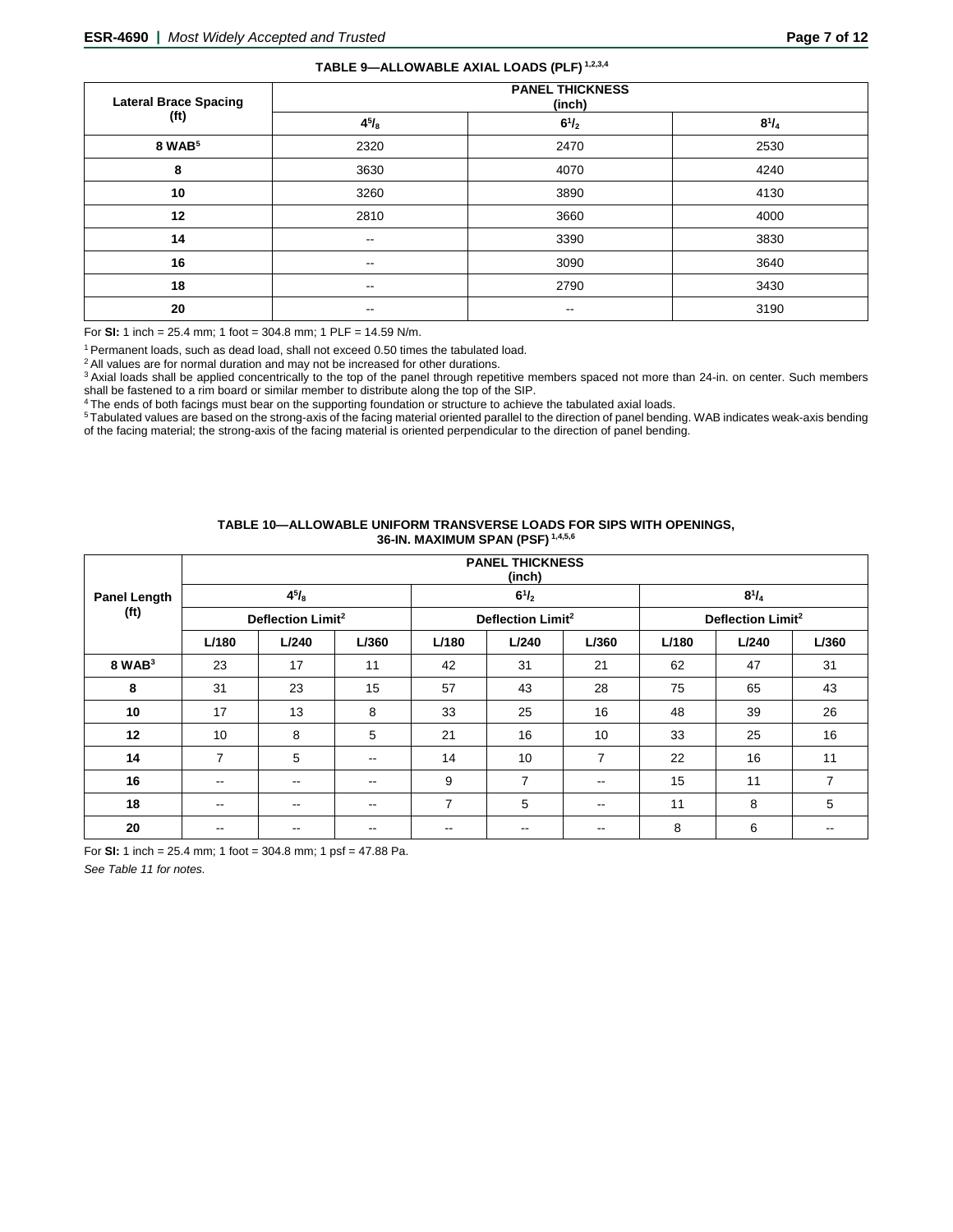#### **TABLE 11—ALLOWABLE UNIFORM TRANSVERSE LOADS FOR SIPS WITH OPENINGS, 72-INCH MAXIMUM SPAN (PSF) 1,4,5,6**

|                     | <b>PANEL THICKNESS</b><br>(inch) |               |                               |                          |                               |                          |       |                          |       |
|---------------------|----------------------------------|---------------|-------------------------------|--------------------------|-------------------------------|--------------------------|-------|--------------------------|-------|
| <b>Panel Length</b> |                                  | $4^{5}/_{8}$  |                               |                          | $6^{1}/_{2}$                  |                          |       | $8^{1}/_{4}$             |       |
| (f <sup>t</sup> )   | Deflection Limit <sup>2</sup>    |               | Deflection Limit <sup>2</sup> |                          | Deflection Limit <sup>2</sup> |                          |       |                          |       |
|                     | L/180                            | L/240         | L/360                         | L/180                    | L/240                         | L/360                    | L/180 | L/240                    | L/360 |
| $8$ WAB $3$         | 16                               | 12            | 8                             | 29                       | 23                            | 15                       | 39    | 36                       | 24    |
| 8                   | 23                               | 17            | 11                            | 37                       | 33                            | 22                       | 49    | 49                       | 34    |
| 10                  | 12                               | 9             | 6                             | 24                       | 19                            | 12                       | 31    | 29                       | 19    |
| 12                  | 7                                | 5             | $\overline{\phantom{a}}$      | 15                       | 11                            | $\overline{7}$           | 21    | 18                       | 12    |
| 14                  | 5                                | $\sim$ $\sim$ | $\overline{\phantom{a}}$      | 10                       | 7                             | 5                        | 16    | 12                       | 8     |
| 16                  | $\overline{\phantom{m}}$         | $\sim$ $\sim$ | $\overline{\phantom{a}}$      | $\overline{7}$           | 5                             | $\overline{\phantom{m}}$ | 11    | 8                        | 5     |
| 18                  | $\overline{\phantom{m}}$         | $\sim$ $-$    | $\overline{\phantom{m}}$      | 5                        | $- -$                         | $-$                      | 8     | 6                        | $- -$ |
| 20                  | --                               | $- -$         | $- -$                         | $\overline{\phantom{m}}$ | --                            | $- -$                    | 6     | $\overline{\phantom{m}}$ |       |

For **SI:** 1 inch = 25.4 mm; 1 foot = 304.8 mm; 1 psf = 47.88 Pa.

<sup>1</sup> Table values represent wall panel capacities utilizing a zero bearing configuration (Figure 2). Construction shall be as described in Section 4.1.7 of this report.

<sup>2</sup> Deflection limit shall be selected by building designer based on the serviceability requirements of the structure and the requirements of adopted building code. Values are based on loads of short duration only and do not consider the effects of creep.

<sup>3</sup> Tabulated values are based on the strong-axis of the facing material oriented parallel to the direction of panel bending. WAB indicates weak-axis bending of the facing material; the strong-axis of the facing material is oriented perpendicular to the direction of panel bending.

 $4$  Permanent loads, such as dead load, shall not exceed 0.50 times the tabulated load.<br> $5$  Tabulated values assume header depths ranging from 12-in. to 36-in.

 $6$  SIP splines are not permitted within 6-in. of the end of the header and are not permitted within the header.

| TABLE 12—ALLOWABLE AXIAL LOADS FOR SIPS WITH OPENINGS. 36-IN. MAXIMUM SPAN (PLF) <sup>1,2,3,4,6,7</sup> |  |
|---------------------------------------------------------------------------------------------------------|--|
|---------------------------------------------------------------------------------------------------------|--|

| <b>Lateral Brace Spacing</b> | <b>Panel Thickness</b><br>(inch) |              |              |  |
|------------------------------|----------------------------------|--------------|--------------|--|
| (ft)                         | $4^{5}/_{8}$                     | $6^{1}/_{2}$ | $8^{1}/_{4}$ |  |
| 8 WAB <sup>5</sup>           | 770                              | 820          | 840          |  |
| 8                            | 1210                             | 1355         | 1410         |  |
| 10                           | 1085                             | 1295         | 1375         |  |
| 12                           | 935                              | 1220         | 1330         |  |
| 14                           | $\qquad \qquad -$                | 1130         | 1275         |  |
| 16                           | $\overline{\phantom{m}}$         | 1030         | 1210         |  |
| 18                           | $\overline{\phantom{a}}$         | 930          | 1140         |  |
| 20                           | $\overline{\phantom{m}}$         | --           | 1060         |  |

For **SI:** 1 inch = 25.4 mm; 1 foot = 304.8 mm; ; 1 plf = 14.59 N/m.

*See Table 13 for notes.*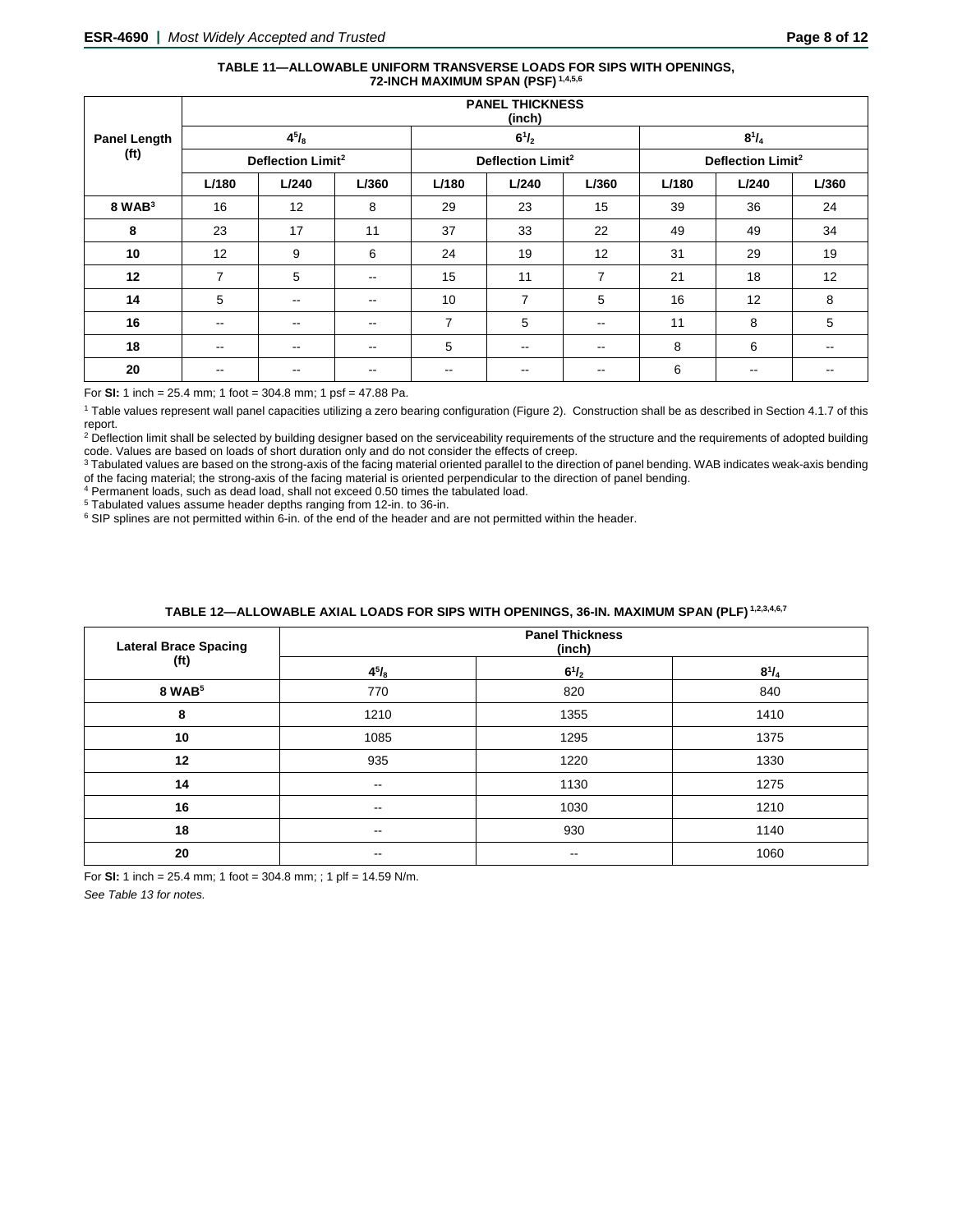# **TABLE 13—ALLOWABLE AXIAL LOADS FOR SIPS WITH OPENINGS, 72-IN. MAXIMUM SPAN (PLF) 1,2,3,4,6,7**

| <b>Lateral Brace Spacing</b> | <b>Panel Thickness</b><br>(inch) |                          |              |  |
|------------------------------|----------------------------------|--------------------------|--------------|--|
| (ft)                         | $4^{5/8}$                        | $6^{1}/_{2}$             | $8^{1}/_{4}$ |  |
| 8 WAB <sup>5</sup>           | 460                              | 490                      | 505          |  |
| 8                            | 725                              | 810                      | 845          |  |
| 10                           | 650                              | 775                      | 825          |  |
| 12                           | 560                              | 730                      | 800          |  |
| 14                           | $\sim$ $\sim$                    | 675                      | 765          |  |
| 16                           | $\overline{\phantom{m}}$         | 615                      | 725          |  |
| 18                           | $\overline{\phantom{m}}$         | 555                      | 685          |  |
| 20                           | $\overline{\phantom{m}}$         | $\overline{\phantom{m}}$ | 635          |  |

For **SI:** 1 inch = 25.4 mm; 1 foot = 304.8 mm; 1 plf = 14.59 N/m.

<sup>1</sup> Permanent loads, such as dead load, shall not exceed 0.50 times the tabulated load.

<sup>2</sup> All values are for normal duration and may not be increased for other durations.

<sup>3</sup> Axial loads shall be applied concentrically to the top of the panel through repetitive members spaced not more than 24-in. on center. Such members shall be fastened to a rim board or similar member to distribute along the top of the SIP.

4 The ends of both facings must bear on the supporting foundation or structure to achieve the tabulated axial loads.

5 Tabulated values are based on the strong-axis of the facing material oriented parallel to the direction of panel bending. WAB indicates weak-axis bending of the facing material; the strong-axis of the facing material is oriented perpendicular to the direction of panel bending.<br><sup>6</sup> Tabulated values assume header depths ranging from 12-in. to 36-in.

 $\frac{7}{1}$  SIP splines are not permitted within 6-in. of the end of the header and are not permitted within the header.

#### **TABLE 14—ALLOWABLE IN-PLANE SHEAR STRENGTH (POUNDS PER FOOT) FOR SIP SHEAR WALLS (WIND AND SEISMIC LOADS IN SEISMIC DESIGN CATEGORIES A, B AND C) 1, 2**

|                                    | <b>Minimum</b><br><b>Nominal</b> | Minimum Facing Connections <sup>2,4</sup>            |                                                      |                                                      |                               |
|------------------------------------|----------------------------------|------------------------------------------------------|------------------------------------------------------|------------------------------------------------------|-------------------------------|
| <b>Spline</b><br>Type <sup>3</sup> | <b>SIP</b><br>Thickness<br>(in.) | Chord <sup>2</sup>                                   | Plate <sup>2</sup>                                   | Spline <sup>3</sup>                                  | <b>Shear</b><br>Strength(plf) |
| Block or                           | $4^{5}/_{8}$                     | 0.131-in. x $2^{1}/2$ -in. nails,<br>6-in. on center | 0.131-in. x $2^{1}/2$ -in. nails,<br>6-in. on center | 0.131-in. x $2^{1}/2$ -in. nails,<br>6-in. on center | 380                           |
| Surface Spline                     | $8^{1}/_{4}$                     | 0.131-in. x $2^{1/2}$ -in. nails,<br>6-in. on center | 0.131-in. x $2^{1/2}$ -in. nails,<br>6-in. on center | 0.131-in. x $2^{1/2}$ -in. nails,<br>6-in. on center | 400                           |

For **SI:** 1 inch = 25.4 mm; 1 foot = 304.8 mm; 1 psf = 47.88 Pa.; 1 plf = 14.59 N/m.

<sup>1</sup> Maximum shear wall dimensions ratio shall not exceed 2:1 (height: width) for resisting wind or seismic loads.

<sup>2</sup> Chords, hold downs and connections to other structural elements must be designed by a registered design professional in accordance with accepted engineering practice.

<sup>3</sup> Spline type at interior panel-to-panel joints only. Solid chord members are required at each end of each shear wall segment.

<sup>4</sup> Required connections must be made on each side of the panel. Dimensional or engineered lumber shall have an equivalent specific gravity of 0.42 or greater.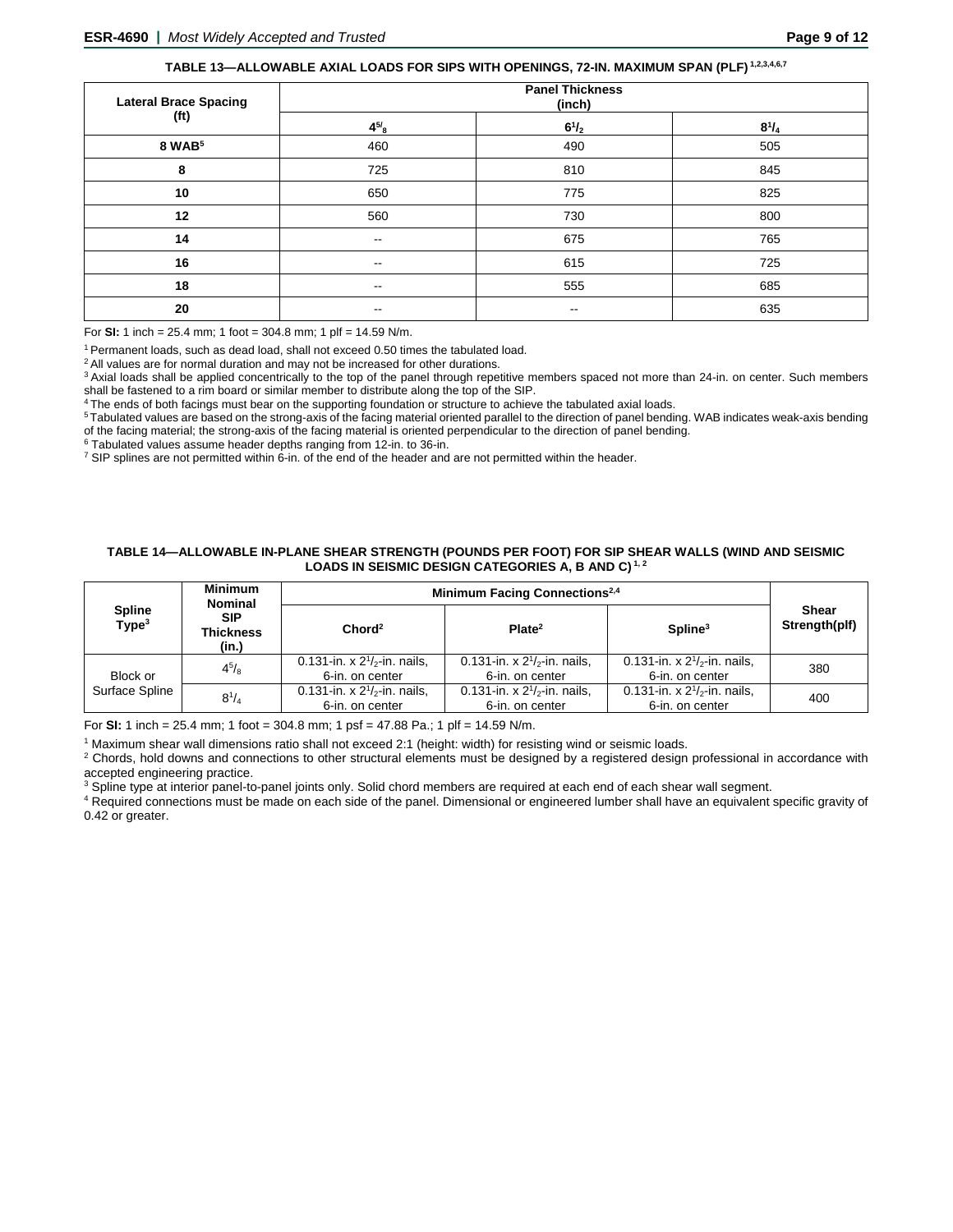#### **TABLE 15—ALLOWABLE IN-PLANE SHEAR STRENGTH FOR HORIZONTAL DIAPHRAGMS SUBJECTED TO WIND OR SEISMIC LOADING**

| <b>Minimum</b>                                  |                                                                                                                                                            | <b>Shear</b>                                                                                                                                                 |                                                                                                |                          |                      |
|-------------------------------------------------|------------------------------------------------------------------------------------------------------------------------------------------------------------|--------------------------------------------------------------------------------------------------------------------------------------------------------------|------------------------------------------------------------------------------------------------|--------------------------|----------------------|
| <b>Nominal SIP</b><br><b>Thickness</b><br>(in.) | Surface Spline <sup>1</sup><br>(Figure 3b)                                                                                                                 | <b>Boundary</b><br><b>Support Element</b><br>(Figure 3c)                                                                                                     | <b>Interior</b><br>Support Spline <sup>2,3</sup><br>(Figure 3a)                                | <b>Strength</b><br>(plf) | Max. Aspect<br>Ratio |
| $8 - 1/4$                                       | 0.131-in. x $2^{1}/2$ -in. nails,<br>6-in. on center<br>$\frac{7}{16}$ -in. x 3-in.<br><b>OSB Surface Spline</b>                                           | 10-in. length, 0.190-in.<br>shank diameter, 0.255-in.<br>thread $o.d., 2.750-in.$<br>thread length, 0.625-in.<br>head diameter SIP screw,<br>6-in. on center | 0.131-in. x $2^{1}/_{2}$ -in. nails,<br>6-in. on center                                        | 265                      | 3:1                  |
|                                                 | 0.131-in. x $2^{1}/2$ -in. nails,<br>4-in. on center<br>$\frac{7}{16}$ -in. x 3-in.<br><b>OSB Surface Spline</b>                                           | 10-in. length, 0.190-in.<br>shank diameter, 0.255-in.<br>thread o.d., 2.750-in.<br>thread length, 0.625-in.<br>head diameter SIP screw,<br>4-in, on center   | 0.131-in. x $2^{1/2}$ -in. nails.<br>4-in. on center                                           | 330                      | 3:1                  |
|                                                 | 0.131-in. x $2^{1/2}$ -in. nails,<br>2-in. on center, two rows<br>staggered $\frac{3}{8}$ -in.<br>$\frac{7}{16}$ -in. x 3-in.<br><b>OSB Surface Spline</b> | 10-in. length, 0.190-in.<br>shank diameter, 0.255-in.<br>thread $o.d., 2.750-in.$<br>thread length, 0.625-in.<br>head diameter SIP screw.<br>3-in, on center | 0.131-in. x $2^{1/2}$ -in. nails.<br>2-in. on center, two rows<br>staggered $\frac{3}{8}$ -in. | 575                      | 3:1                  |

For **SI:** 1 inch = 25.4 mm, 1 PLF = 14.59 N/m

1 Surface or block spline only at interior panel-to-panel joints. Specified fasteners are required on both sides of panel joint through the top surface only, as shown in Figure 3b.<br><sup>2</sup>Interior support spline shall be solid lumber 1½-inch-wide minimum and have a specific gravity of 0.42 or greater. Specified fasteners are

required through both facings as shown in Figure 3c.

3 Attachment of panels to interior supports is the responsibility of the designer and are not included with the shear strength capacities in this table.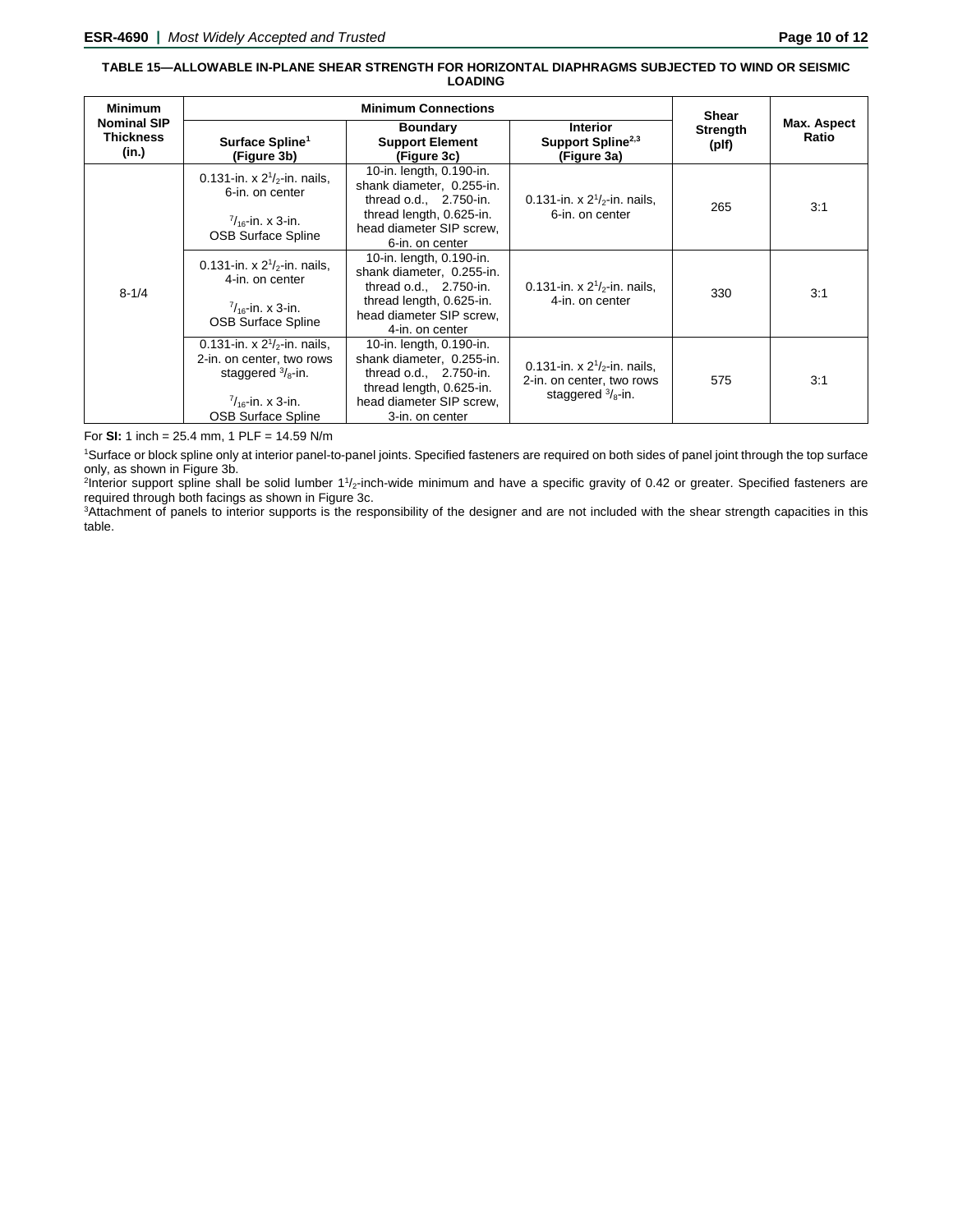# **TABLE 16—COMPONENT MATERIAL SOURCES**

| Facing                                                                                                                                       | Core                                                                                                                     | <b>Adhesive</b>                                                                                        |
|----------------------------------------------------------------------------------------------------------------------------------------------|--------------------------------------------------------------------------------------------------------------------------|--------------------------------------------------------------------------------------------------------|
| Louisiana-Pacific Corporation<br>Sagola, MI<br>Distributed by:<br>Viking Forest Products, LLC<br>7615 Smetana Lane<br>Eden Prairie, MN 55344 | Atlas Molded Products.<br>A Division of Atlas Roofing Corporation<br>8240 Byron Center Road SW<br>Byron Center, MI 49315 | Ashland, LLC<br>5475 Rings Road<br>Dublin, OH 43017                                                    |
| Norbord, Inc.<br>1 Toronto Street, Suite 600<br>Toronto ON, Canada M5C 2W4                                                                   | Benchmark Foam, Inc.<br>401 Pheasant Ridge Drive<br>Watertown, SD 57201                                                  | <b>DuPont Specialty Products</b><br>200 Larkin Center<br>1501 Larkin Center Drive<br>Midland, MI 48674 |
| Tolko Industries, Ltd.<br>3203 30 <sup>th</sup> Avenue<br>Vernon BC, Canada V1T 6M1                                                          | Carpenter Foam<br>1021 E Springfield Road<br>High Point, NC 27263                                                        |                                                                                                        |
|                                                                                                                                              | <b>Creative Packaging Company</b><br>6301 Midland Industrial Drive<br>Shelbyville, KY 40065                              |                                                                                                        |
|                                                                                                                                              | Insulfoam, a Carlisle Company<br>1507 Sunburst Lane<br>Mead, NE 68041 (I-41)                                             |                                                                                                        |
|                                                                                                                                              | Iowa EPS Products, Inc.<br>5554 N.E. 16 <sup>th</sup> Street<br>Des Moines, IA 50313                                     |                                                                                                        |
|                                                                                                                                              | OPCO, Inc.<br>P.O. Box 101<br>Latrobe, PA 15650                                                                          |                                                                                                        |
|                                                                                                                                              | Plymouth Foam<br>1 Southern Gateway Drive<br>Gnadenhutten, OH 44629                                                      |                                                                                                        |
|                                                                                                                                              | Polar Industries, Inc.<br>32 Gramar Avenue<br>Prospect, CT 06712                                                         |                                                                                                        |
|                                                                                                                                              | Powerfoam Insulation<br>Division of Metl-Span LTD.<br>550 Murray Street, Highway 287<br>Midlothian, TX 76065             |                                                                                                        |
|                                                                                                                                              | Thermal Foams, Inc.<br>2101 Kenmore Avenue<br>Buffalo, NY 14207                                                          |                                                                                                        |